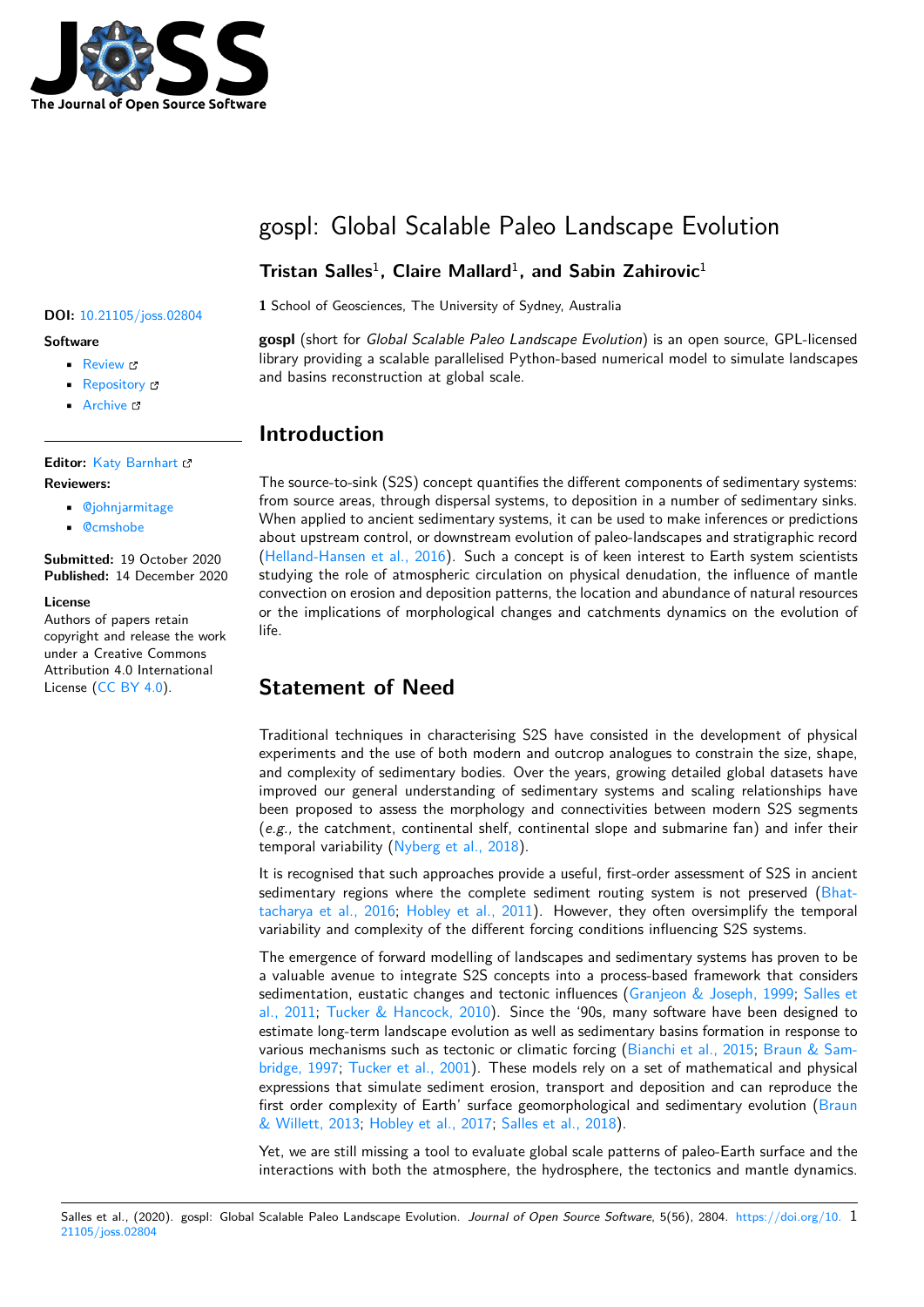

**gospl** is designed to address parts of this gap and to make the link between deep Earth, climate and Earth' surface. It pioneers innovative and efficient techniques to estimate and predict ancient landscapes and sedimentary successions at global scale and over deep time (Salles, 2018). It can be used to test different hypothesis related to Earth past evolution and to characterise the role of several drivers such as precipitation, dynamic topography, sea-level on Earth landscape evolution and sedimentary basins formation.

[Applications](#page-3-5) wise, the major difference between **gospl** and existing landscape evolution models (*e.g.,* Badlands, Salles et al., 2018; LandLab, Barnhart et al., 2020; Hobley et al., 2017; or FastScape, Braun & Willett, 2013) is that it focusses on global scale and long term (several millions of years) problems and as such offers new possibilities to understand deep time, all-Earth surface evolution and associated stratigraphy formation. It is designed to be used as an independent too[l but can also info](#page-3-6)rm boundar[y conditions often req](#page-2-3)[uired in aforementio](#page-3-7)ned regional m[odels \(like incoming ups](#page-2-2)tream sediment fluxes when considering continental scale catchments). In terms of implementation, the flow routing technique and river incision are based on a parallel approach and use a multiple flow direction algorithm both of which are not possible within Badlands. It greatly improves runtime performance and allows to better represent rivers routing in flat regions. Compared to eSCAPE (Salles, 2018) which has the capability to be ran at both regional and global scales, it allows for  $(1)$  horizontal advection to be accounted for and (2) multiple lithologies and associated compaction to be represented. While eSCAPE can be used at both scales, it fails short when one wants to evaluate the impacts of long term plate motions on landscape evolution an[d associated](#page-3-5) sedimentation. Therefore **gospl** is better suited for global scale applications requiring to account for both vertical and horizontal displacements. In addition to its ability to consider different sediment types, **gospl** can also be used with different mesh resolutions enabling better representation of surface processes in regions of interest (*e.g.,* specific basins, continental regions) while using lower resolutions to save memory allocation in other parts (deep marine regions for example).

## **Package summary**

**gospl** is able to simulate global-scale forward models of landscape evolution, dual-lithology (coarse and fine) sediment routing and stratigraphic history forced with deforming plate tectonics, paleotopographies and paleoclimate reconstructions. It relates the complexity of the triggers and responses of sedimentary processes from the complete sediment routing perspective accounting for different scenarii of plate motion, tectonic uplift/subsidence, climate, geodynamic and sedimentary conditions.

The following physical processes are considered:

- river incision using the stream power law (Howard et al., 1994) based on a multiple flow direction approach and an implicit parallel implicit drainage area method (Richardson et al., 2014),
- inland river deposition in depressions computed using priority-flood techniques (Barnes et al., 2014),
- dual-lithology marine deposition at river m[outh based on a diffu](#page-3-8)sion algorith[m \(Rivenaes,](#page-3-9) [1992\),](#page-3-9)
- hillslope processes in both marine and inland areas (Salles, 2019), and
- [sediment co](#page-2-4)mpaction as stratigraphic layers geometry and properties changes ([Sclater](#page-2-4) & Christie, 1980; Yuan et al., 2019).

As mentioned previously, **gospl** can be forced with spatial[ly and tempo](#page-3-10)rally varying tectonics (horizontal and vertical displacements) and climatic forces (temporal and spatial preci[pitation](#page-4-2) chang[es and sea-level fl](#page-4-2)[uctuations\).](#page-4-3)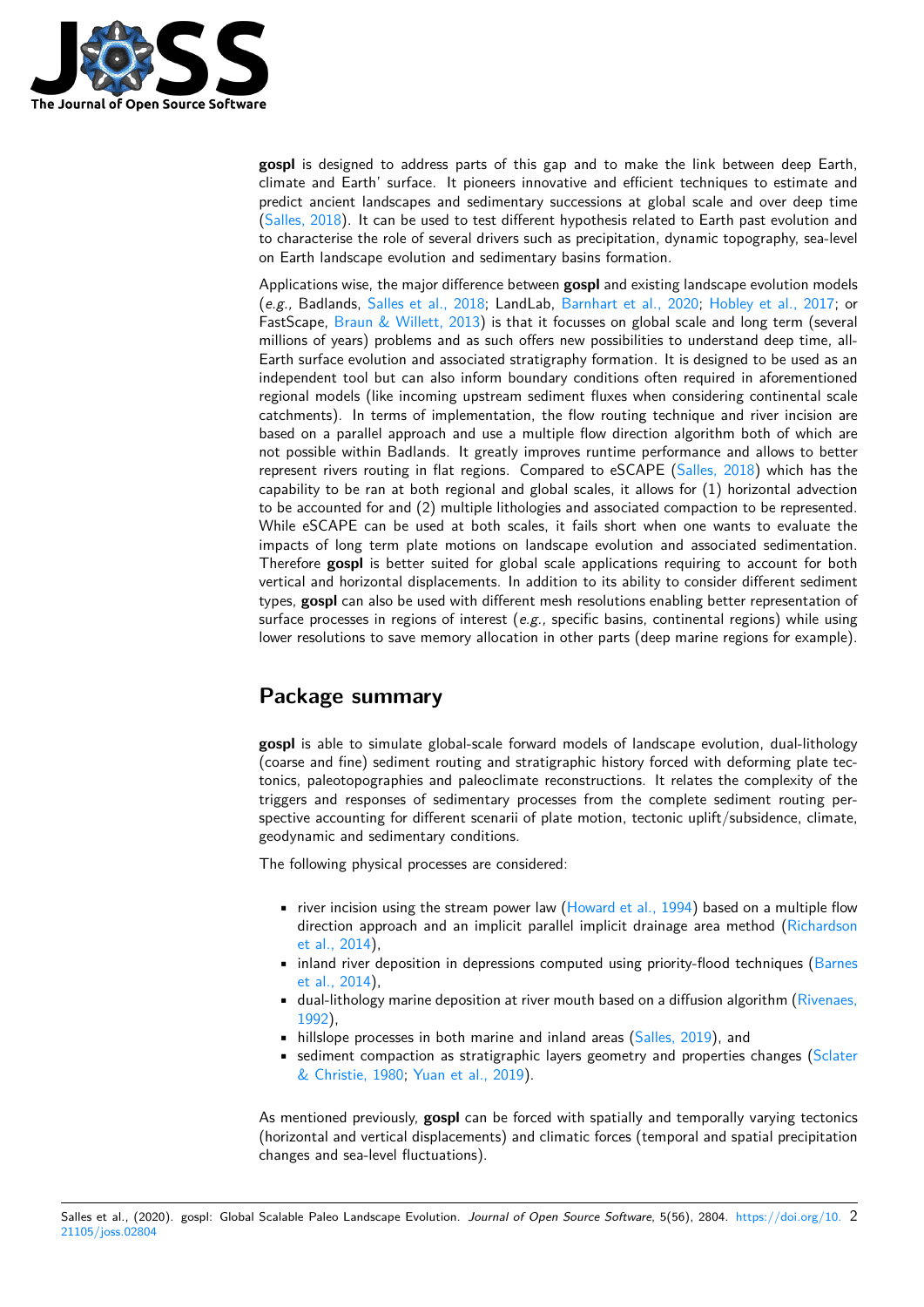

Internally, **gospl** is mostly written in Python and takes advantage of PETSc solvers (Balay et al., 2012) over parallel computing architectures using MPI (Barney, 2012). For a detailed description of the physical processes and implicit numerical scheme implementation, the user is invited to read the technical guide available within the documentation.

Additionally, the documentation contains some workflows and functions that helps, a[mong](#page-2-5) [others, to pr](#page-2-5)e-process netCDF elevation and climate dataset, pl[ate velocity fi](#page-2-6)les and to create an unstructured spherical mesh used as input for **gospl**. Outputs are generated as compressed hdf5 files (The HDF Group, 2000-2010) that can be simply visualise as a temporal series in ParaView (Ahrens et al., 2005). In addition, post-processing scripts are also provided to build the output as VTK (Schroeder et al., 2006) or netCDF files (Brown et al., 1993) and to extract some specific information from the results such as erosion deposition thicknesses, stratigraph[ic records or river sediment lo](#page-4-4)ad over time.

Finally, we pr[ovide different approa](#page-2-7)ches to get you started with **gospl** from Docker containers, to pip or conda. **gospl** de[pends on several librarie](#page-3-11)s that are someti[mes complicated to i](#page-3-12)nstall locally, so the recommended starting approach is with Docker to ensure compatibility of all dependencies. Eventually, pip and conda are possible considering all dependency requirements are met.

## **References**

- Ahrens, J., Geveci, B., & Law, C. (2005). *ParaView: An End-User Tool for Large Data Visualization, Visualization Handbook*. Elsevier.
- <span id="page-2-7"></span>Balay, S., Brown, J., Buschelman, K., Gropp, W. D., Kaushik, D., Knepley, M. G., McInnes, L. C., Smith, B. F., & Zhang, H. (2012). *Argonne national laboratory, PETSc*. Web page. [Available at http://www.mcs.anl.gov/petsc.].
- <span id="page-2-5"></span>Barnes, R., Lehman, C., & Mulla, D. (2014). Priority-flood: An optimal depression-filling and watershed-labeling algorithm for digital elevation models. *Computers & Geosciences*, *62*, 117–127. https://doi.org/10.1016/j.cageo.2013.04.024
- Barney, B. (2012). *Message passing interface (MPI)*. Lawrence Livermore National Laboratory.
- <span id="page-2-4"></span>Barnhart, K. R., Hutton, E. W. H., Tucker, G. E., Gasparini, N. M., Istanbulluoglu, E., Hobley, [D. E. J., Lyons, N. J., Mouchene, M., Nudu](https://doi.org/10.1016/j.cageo.2013.04.024)rupati, S. S., Adams, J. M., & Bandaragoda, C. (2020). Short communication: Landlab v2.0: A software package for earth surface dynamics. *Earth Surface Dynamics*, *8*(2), 379–397. https://doi.org/10. 5194/esurf-8-379-2020
- <span id="page-2-6"></span><span id="page-2-3"></span>Bhattacharya, J. P., Peter Copeland, P., Lawton, T. F., & Holbrook, J. (2016). Estimation of source area, river paleo-discharge, paleoslope, and sediment budgets of linked deep-time [depositional systems an](https://doi.org/10.5194/esurf-8-379-2020)d implications for hydrocarbon potential. *Ear[th-Science Reviews](https://doi.org/10.5194/esurf-8-379-2020)*, *153*, 77–110. https://doi.org/10.1016/j.earscirev.2015.10.013
- <span id="page-2-0"></span>Bianchi, V., Salles, T., Ghinassi, M., Billi, P., Dallanave, E., & Duclaux, G. (2015). Numerical modeling of tectonically driven river dynamics and deposition in an upland incised valley. *Geomorphology*, *241*, 353–370. [https://doi.org/10.1016/j.geo](https://doi.org/10.1016/j.earscirev.2015.10.013)morph.2015.04.007
- Braun, J., & Sambridge, M. (1997). Modelling landscape evolution on geological time scales: A new method based on irregular spatial discretization. *Basin Research*, *9*(1), 27–52. https://doi.org/10.1046/j.1365[-2117.1997.00030.x](https://doi.org/10.1016/j.geomorph.2015.04.007)
- <span id="page-2-2"></span><span id="page-2-1"></span>Braun, J., & Willett, S. D. (2013). A very efficient O(n), implicit and parallel method to solve the stream power equation governing fluvial incision and landscape evolution. *Geomorphology*, *180–181*[\(Supplement C\), 170–179.](https://doi.org/10.1046/j.1365-2117.1997.00030.x) https://doi.org/10.1016/j.geomorph. 2012.10.008

Salles et al., (2020). gospl: Global Scalable Paleo Landscape Evolution. *Journal of Open Source Software*, 5(56), 2804. [https://doi.org/10.](https://doi.org/10.1016/j.geomorph.2012.10.008) 3 21105/joss.02804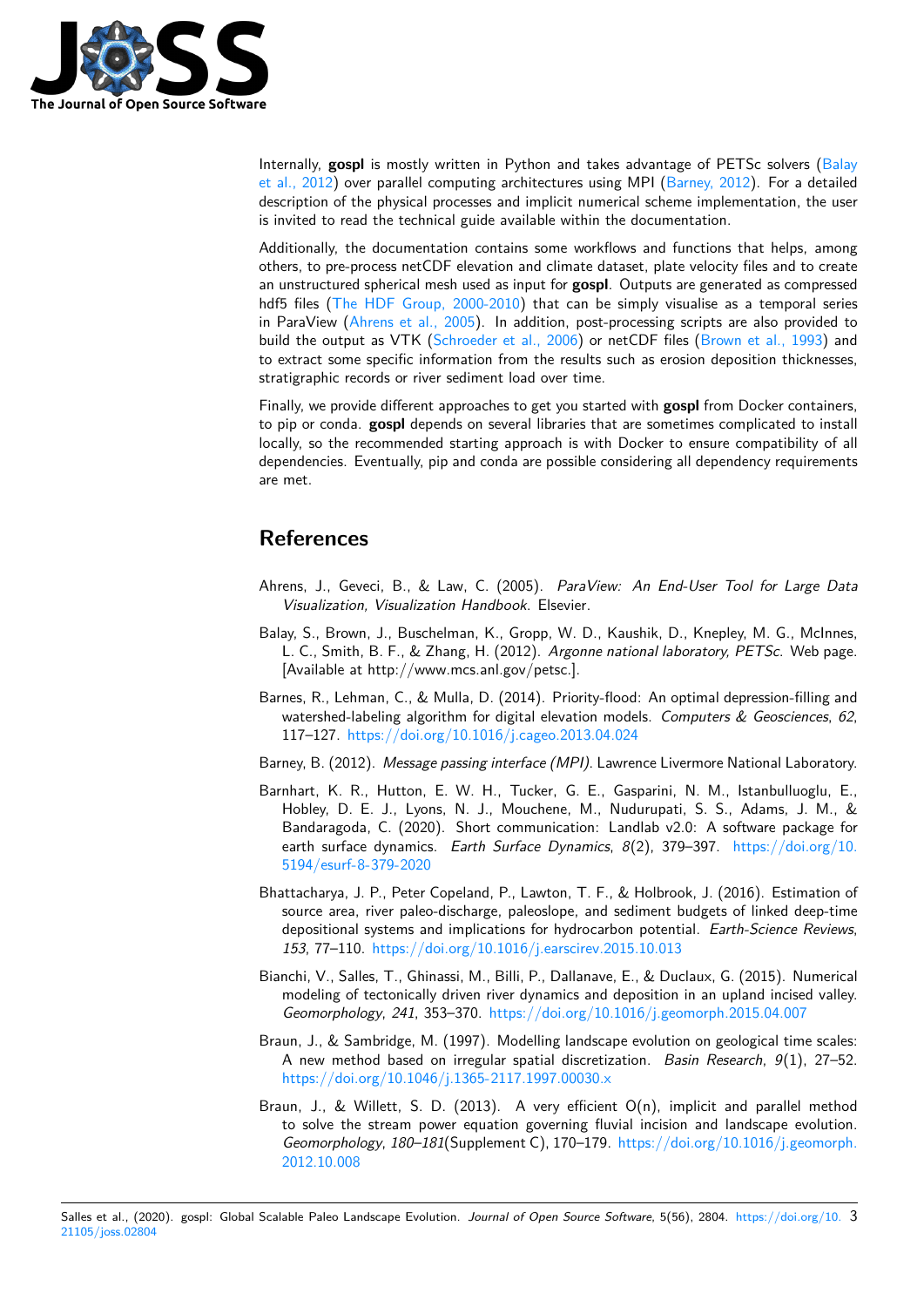

- Brown, S. A., Folk, M., Goucher, G., & Rew, R. (1993). Software for portable scientific data management. *Computers in Physics, American Institute of Physics*, *7*(3), 304–308. https://doi.org/10.1063/1.4823180
- <span id="page-3-12"></span>Granjeon, D., & Joseph, P. (1999). *Concepts and applications of a 3D multiple lithology, diffusive model in stratigraphic modeling*. in: J. W. Harbaugh, W. L. Watney, E. C. Rankey, R. Slingerland, R. H. Goldstein & E. K. Franseen eds. Numerical Experiments in [Stratigraphy: Recent Advances in S](https://doi.org/10.1063/1.4823180)tratigraphic; Sedimentological Computer Simulations, vol. 62, SEPM Spec. Pub., Tulsa Ok, pp. 197–210. https://doi.org/10.2110/pec.99.62. 0197
- <span id="page-3-3"></span>Helland-Hansen, W., Somme, T. O., Martinsen, O. J., Lunt, I., & Thurmond, J. (2016). Deciphering Earth's Natural Hourglasses: Perspectives On Source-To-Sink Analysis. *Journal [of Se](https://doi.org/10.2110/pec.99.62.0197)dimentary Research*, *86*(9), 1008–1033. https:/[/doi.org/10.2110/jsr.2016.56](https://doi.org/10.2110/pec.99.62.0197)
- <span id="page-3-0"></span>Hobley, D. E. J., Adams, J. M., Nudurupati, S. S., Hutton, E. W. H., Gasparini, N. M., Istanbulluoglu, E., & Tucker, G. E. (2017). Creative computing with Landlab: An opensource toolkit for building, coupling, and exp[loring two-dimensional numerical mo](https://doi.org/10.2110/jsr.2016.56)dels of Earth-surface dynamics. *Earth Surface Dynamics*, *5*(1), 21–46. https://doi.org/10.5194/ esurf-5-21-2017
- <span id="page-3-7"></span>Hobley, D. E. J., Sinclair, H. D., Mudd, S. M., & Cowie, P. A. (2011). Field calibration of sediment flux dependent river incision. *Journal of Geophysical [Research: Earth Surface](https://doi.org/10.5194/esurf-5-21-2017)*, *116*(F4). [https:/](https://doi.org/10.5194/esurf-5-21-2017)/doi.org/10.1029/2010jf001935
- <span id="page-3-2"></span>Howard, A. D., Dietrich, W. E., & Seidl, M. A. (1994). Modeling fluvial erosion on regional to continental scales. *Journal of Geophysical Research: Solid Earth*, *99*(B7), 13971–13986. https://d[oi.org/10.1029/94JB00744](https://doi.org/10.1029/2010jf001935)
- <span id="page-3-8"></span>Nyberg, B., Helland-Hansen, W., Gawthorpe, R. L., Sandbakken, P., Haug Eide, C., Somme, T., Hadler-Jacobsen, F., & Leiknes, S. (2018). Revisiting morphological relationships of [modern source-to-sink segments as](https://doi.org/10.1029/94JB00744) a first-order approach to scale ancient sedimentary systems. *Sedimentary Geology*, *373*, 111–133. https://doi.org/10.1016/j.sedgeo.2018.06. 007
- <span id="page-3-1"></span>Richardson, A., Hill, C. N., & Perron, J. T. (2014). IDA: An implicit, parallelizable method for calculating drainage area. *Water Resources Research*, *50*[\(5\), 4110–4130.](https://doi.org/10.1016/j.sedgeo.2018.06.007) https://doi. [org/](https://doi.org/10.1016/j.sedgeo.2018.06.007)10.1002/2013WR014326
- <span id="page-3-9"></span>Rivenaes, J. C. (1992). Application of a dual-lithology, depth-dependent diffusion equation in stratigraphic simulation. *Basin Research*, *4*(2), 133–146. https://doi.or[g/10.1111/j.](https://doi.org/10.1002/2013WR014326) [1365-2117.1992.tb00136.x](https://doi.org/10.1002/2013WR014326)
- Salles, T. (2018). eSCAPE: Parallel global-scale landscape evolution model. *Journal of Open Source Software*, *3*(30), 964. https://doi.org/10.21105/joss.00964
- Sall[es, T. \(2019\). eSCAPE:](https://doi.org/10.1111/j.1365-2117.1992.tb00136.x) Regional to Global Scale Landsc[ape Evolution Model v2.0.](https://doi.org/10.1111/j.1365-2117.1992.tb00136.x) *Geoscientific Model Development*, *12*(9), 4165–4184. https://doi.org/10.5194/ gmd-12-4165-2019
- <span id="page-3-10"></span><span id="page-3-5"></span>Salles, T., Ding, X., & Brocard, [G. \(2018\). pyBadlands: A framework](https://doi.org/10.21105/joss.00964) to simulate sediment transport, landscape dynamics and basin stratigraphic evolutio[n through space and time.](https://doi.org/10.5194/gmd-12-4165-2019) *[PLOS ONE](https://doi.org/10.5194/gmd-12-4165-2019)*, *13*(4), 1–24. https://doi.org/10.1371/journal.pone.0195557
- <span id="page-3-6"></span>Salles, T., Griffiths, C., Dyt, C., & Li, F. (2011). Australian shelf sediment transport responses to climate change-driven ocean perturbations. *Marine Geology*, *282*(3), 268–274. https: //doi.org/10.1016/j.marg[eo.2011.02.014](https://doi.org/10.1371/journal.pone.0195557)
- <span id="page-3-11"></span><span id="page-3-4"></span>Schroeder, W., Martin, K., & Lorensen, B. (2006). *The Visualization Toolkit (4th ed.)*. Kitware.

Salles et al., (2020). gospl: Global Scalable Paleo Landscape Evolution. *Journal of Open Source Software*, 5(56), 2804. https://doi.org/10. 4 21105/joss.02804